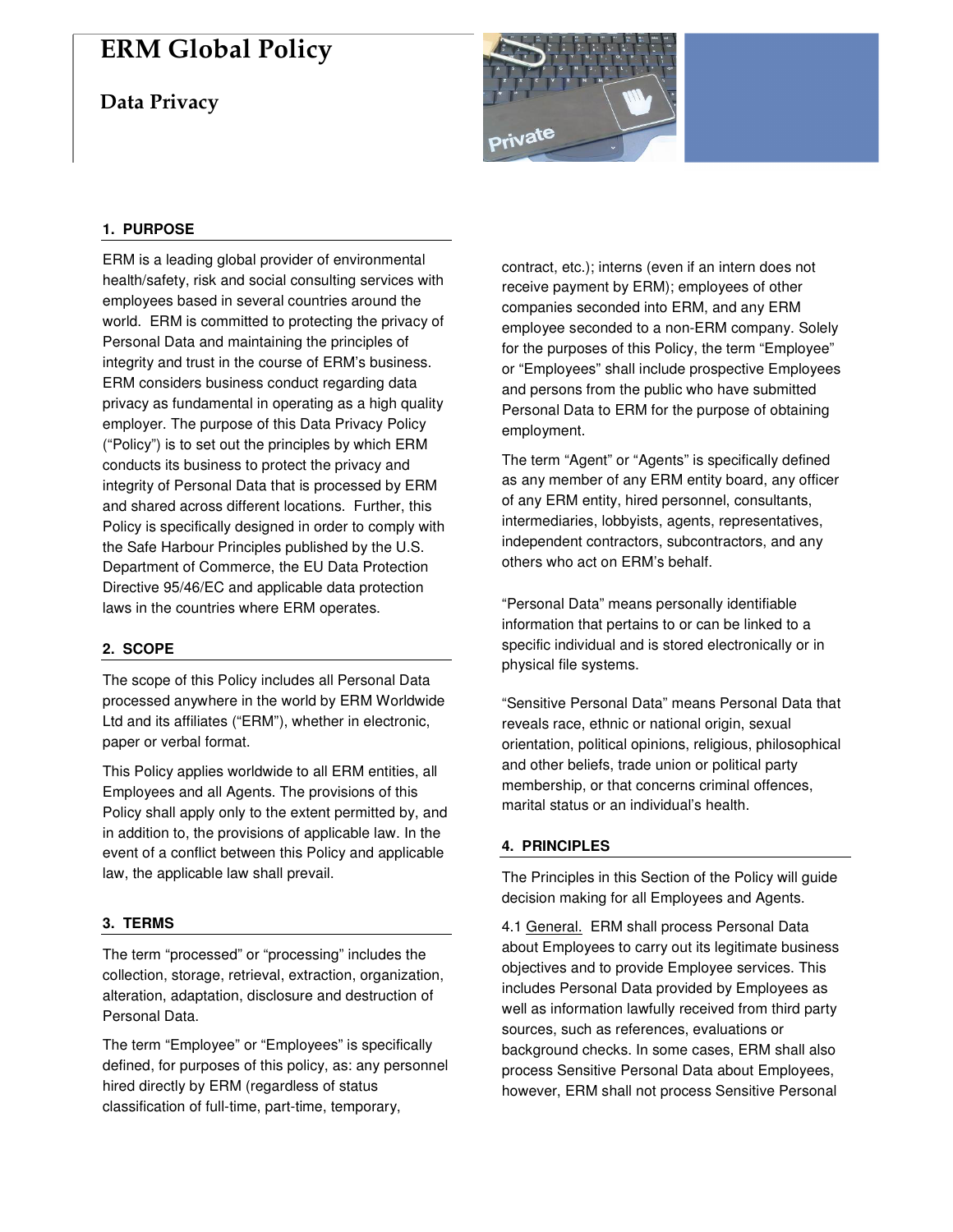Data where not permitted by applicable law. ERM shall appoint Data Protection Officer(s) with responsibility for ensuring compliance with this policy.

4.2 Notice.ERM shall ensure timely notice is provided to Employees describing: what Personal Data is being processed; how it will be used and for what purpose; and the types of third parties with whom ERM may share it. Before ERM processes Personal Data for a purpose other than that for which it was originally collected, ERM will provide notice to the applicable Employee(s). For current ERM employees, the ERM Intranet – known as Minerva - will be the main location for such information to be provided, except where individual or other formal notice may be more appropriate or suitable in order to provide targeted or specific communication to Employees.

4.3 Choice. ERM shall offer Employees the opportunity to opt out of allowing their Personal Data (1) to be disclosed to a third party or (2) to be used for a purpose other than the purpose for which it was originally collected or subsequently allowed by the individual. For Sensitive Personal Data, ERM shall give employees the opportunity to either consent or opt out to the disclosure of the information for a purpose other than the purpose for which it was originally collected or subsequently authorized by the individual. ERM will keep records of each consent or opt out by the respective Employees.

4.4 Onward Transfers. Prior to disclosing Personal Data to a third party, unless by operation of law or legal requirement, ERM shall notify the individual of such disclosure and allow the individual the choice to either consent or opt out of the disclosure. ERM shall take reasonable steps to ensure that any third party for which Personal Data may be disclosed: subscribes to the Principles or are subject to law providing the same level of privacy protection; adopts appropriate security measures as is required by the Principles; and agrees in writing to provide an adequate level of privacy protection. ERM shall also ensure that any third party shall process Personal

Data only for the purposes for which it has been obtained.

4.5 Data Security**.** ERM shall take reasonable steps to protect the Personal Data from loss, misuse, unauthorized access or disclosure, alteration or destruction. ERM has adopted administrative, technical and physical procedures to restrict access to Personal Data to those Employees or Agents who need to use it for ERM's business purposes and to protect it from unauthorized use, disclosure, access, or destruction. However, ERM cannot guarantee the security of Personal Data on or transmitted via the Internet.

4.6 Data Integrity. ERM only processes Personal Data in a way that is compatible with and relevant for the purpose for which it was collected or authorized by the Employee. To the extent necessary for those purposes, ERM shall take reasonable steps to ensure that Personal Data is accurate, complete, current and reliable for its intended use.

4.7 Access. ERM shall provide ways for Employees to access their Personal Data, as required by law, so that inaccuracies can be corrected. There are practical limitations to this, ie ensuring the burden of time and expense of providing access is proportionate to the risks to the privacy of the Employee and ensuring also that the rights of other Employees would not be violated.

4.8 Enforcement. Employees are encouraged to raise any concerns to the Data Privacy Officer(s) at this email: Data. Privacy@erm.com, so that ERM may attempt to resolve any complaints and disputes regarding processing of Personal Data in accordance with this Policy. ERM may also use a third party resolution for dispute resolution. Line management must (i) act in accordance with this Policy in handling Personal Data (ii) pass on any concerns raised by any employees in this respect to the Data Privacy Officers and (iii) comply with all directives given by the Data Privacy Officers in this regard.

4.9 Monitoring of Employees. ERM ensures that to the extent ERM introduces any measures to monitor